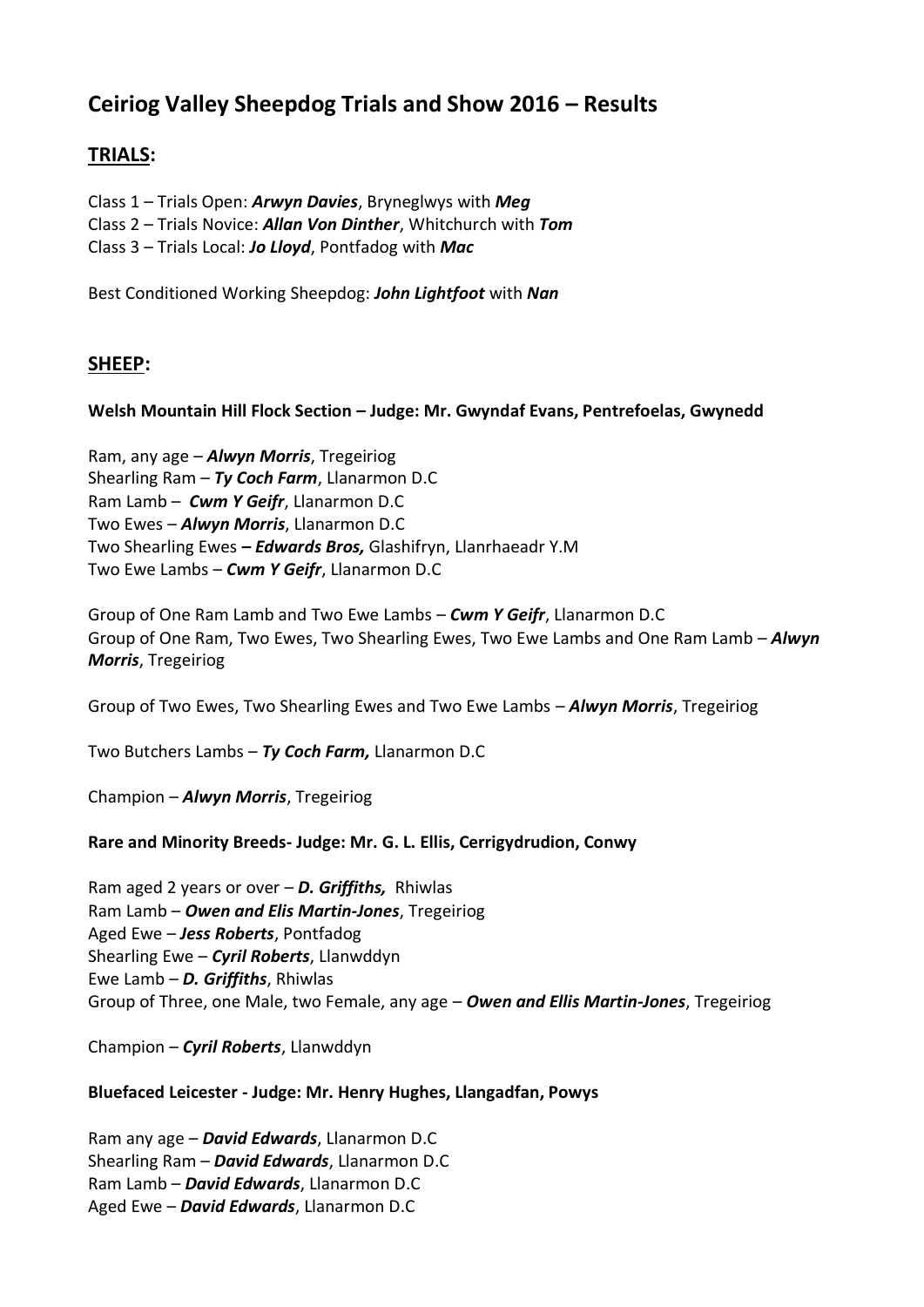Shearling Ewe – *David Edwards*, Llanarmon D.C Ewe Lamb – *David Edwards*, Llanarmon D.C

Champion – *David Edwards*, Llanarmon D.C

### **Mule & Halfbred - Judge: Mr. Henry Hughes, Llangadfan, Powys**

Two Ewes – *Owen & Elis Martin-Jones,* Tregeiriog Two Shearling Ewes – *David Edwards*, Llanarmon D.C Two Ewe Lambs – *David Edwards*, Llanarmon D.C

Champion – *David Edwards*, Llanarmon D.C

### **Any Other Breed (Inc. Welsh Improved) - Judge: Mr. G .L. Ellis, Cerrigydrudion, Conwy**

Ram any age – *Bryn Coed Farm,* Froncysyllte Shearling Ram – *David Edwards*, Llanarmon D.C Ram Lamb – *Ty Coch Farm,* Llanarmon Ewe any age – *Aled Jones*, Llangollen Shearling Ewe – *Aled Jones*, Llangollen Ewe Lamb – *Aled Jones*, Llangollen

Champion – *Aled Jones*, Llangollen

#### **Cross Bred - Judge: Mr. G .L. Ellis, Cerrigydrudion, Conwy**

Two Ewes – *Bank Farm,* Llangollen Two Shearling Ewes – *Bryn Coed Farm,* Froncysyllte Two Ewe Lambs – *Bank Farm,* Llangollen Two Butchers Lambs – *David Edwards*, Llanarmon D.C

Champion – *Bryn Coed Farm,* Froncysyllte

**Interbreed Sheep Competition – Judge: Mr. Jack Jones, Llansilin, Powys**

Interbreed Champion – *David Edwards*, Llanarmon D.C Best Exhibit of Sex Opposite to that of Interbreed Champion – *Bank Farm*, Llangollen

Young Handler – *Lily Edwards*, Llangollen

# **COMPANION DOG SHOW:**

Any Variety Puppy - A Cesky , owner *Wendy Tobianski* from St. Martins. Any Variety Junior - A Giant Schnauzer owned by *Jen Tobianski* from St. Martins. Any Variety Toy - A Powdrepuff owned by *Sandra Barker*. Any Variety Gundog - A Golden Retreiver owned by *Jake* Any Variety Working – A Husky owned by *Sam Grice* from Bradley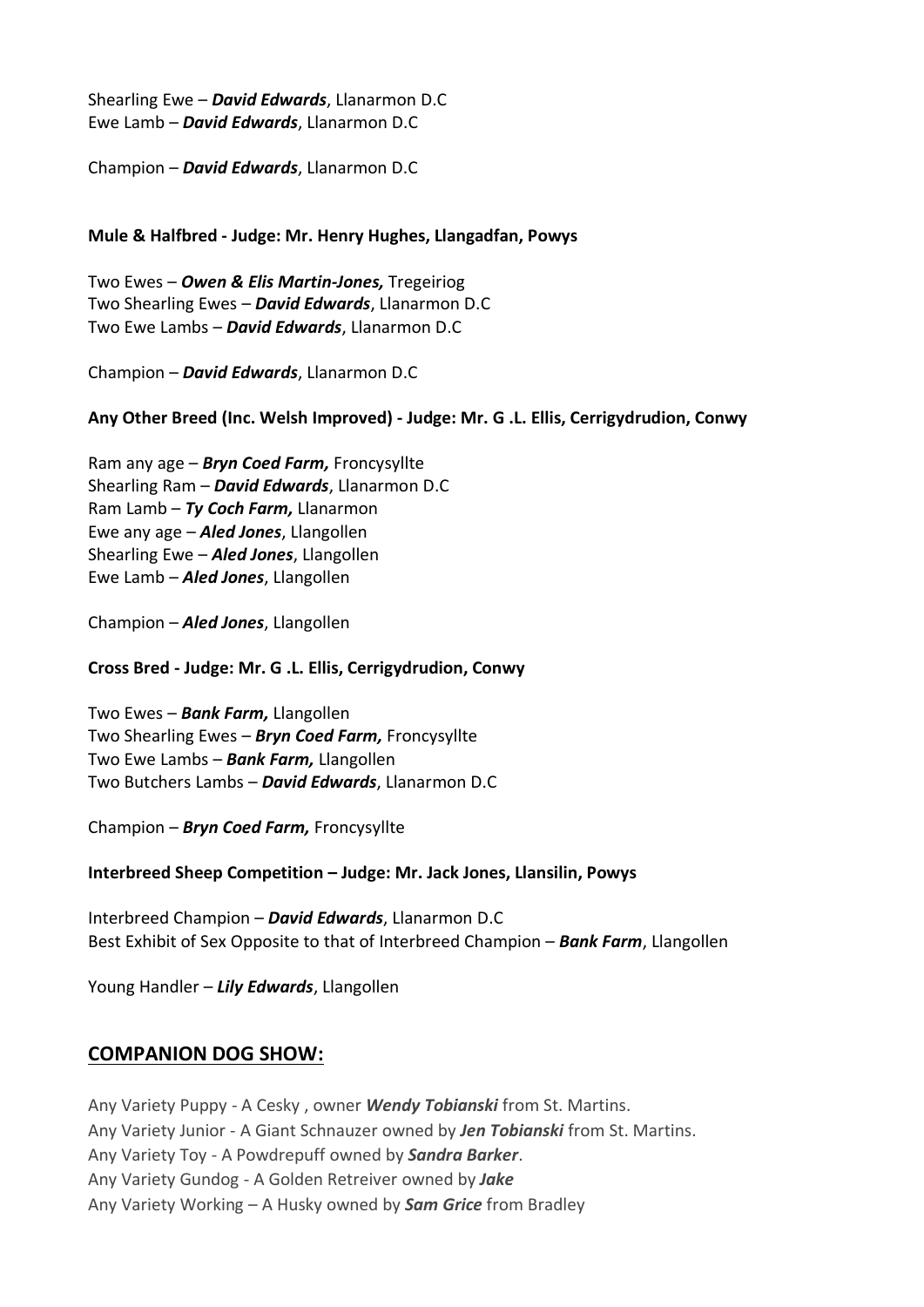Any Variety Terrier – A Border owned by *Jean Lazelle* from Welshpool. Any Variety Hound – A Beagle owned by *Ashley Stanley* from Wrexham. Any Variety Pastoral – A Sheltie owned by *Karen Boyce* of Wrexham. Any Variety Utility – A Tibetan Terrier Any Variety Open – A Beagle owned by **Lucy** of Wrexham.

Best in Show – *Jen Tobianski's Giant Schnauzer* from St. Martins Reserve Best in Show – *Karen Boyce's Sheltie* from Wrexham Best Puppy – *Wendy Tobianski's Cesky* from St. Martins

# **EQUINE SECTION:**

# **Ridden Classes:**

Tack & Turnout : Tomos Humphreys Equitation Rider 13 & Over : Millie Patterson Ridden Cob: Tia Burgess Mountain & Moorland : Leon Jenkins Best Pony Club Type Pony : Lowri Claybrook Riding Club Type Horse : Morgan Nicholson Novice Ridden : Olivia Hughes Family Horse or Pony : Lowri Claybrook & Olivia Hughes Equitation Lead Rein : Miss Y Jenkins Equitation 12 & Under : Lowri Claybrook Fancy Dress : Joint First, Roberts Family Llanarmon D.C. & Haslam Bates sisters, Chirk.

# **Winner of the Dave Evans Memorial Trophy awarded to the child that most encapulates the spirit of the show : Olivia Hughes, Tregeiriog.**

# **Showjumping**:

Novice Class: Emma Barnes Horse & Hound : Lucy Hughes Jumps to 60cm : Lucy Hughes Jumps to 70cm : Lucy Hughes Jumps to 80cm Lucy Hughes Jumps to 90cm : Emily Gouldbourne Chase-me-Charlie : Morgan Nicholson. **In Hand:** Welsh section A B C or D : Suzanne Jenkins Sport Horse: Gina Williams Coloured : Catherine Finn-Bellingham Any Cob except Welsh : Meg Higginson, Any other breed : Emma Williams Young Stock : Andrew Butler Veteran 15 to 19 years : Jones & Starkey Golden Oldie (20 & Over) : Cerys Martin Jones Veteran Champion and the Linda Matthews Cup: Cerys Martin Jones Overall in hand show Champion: Andrew Butler, Hanmer Reserve In Hand Champion: Suzanne Jenkins. Young Handler 12 & under: Olivia Hughes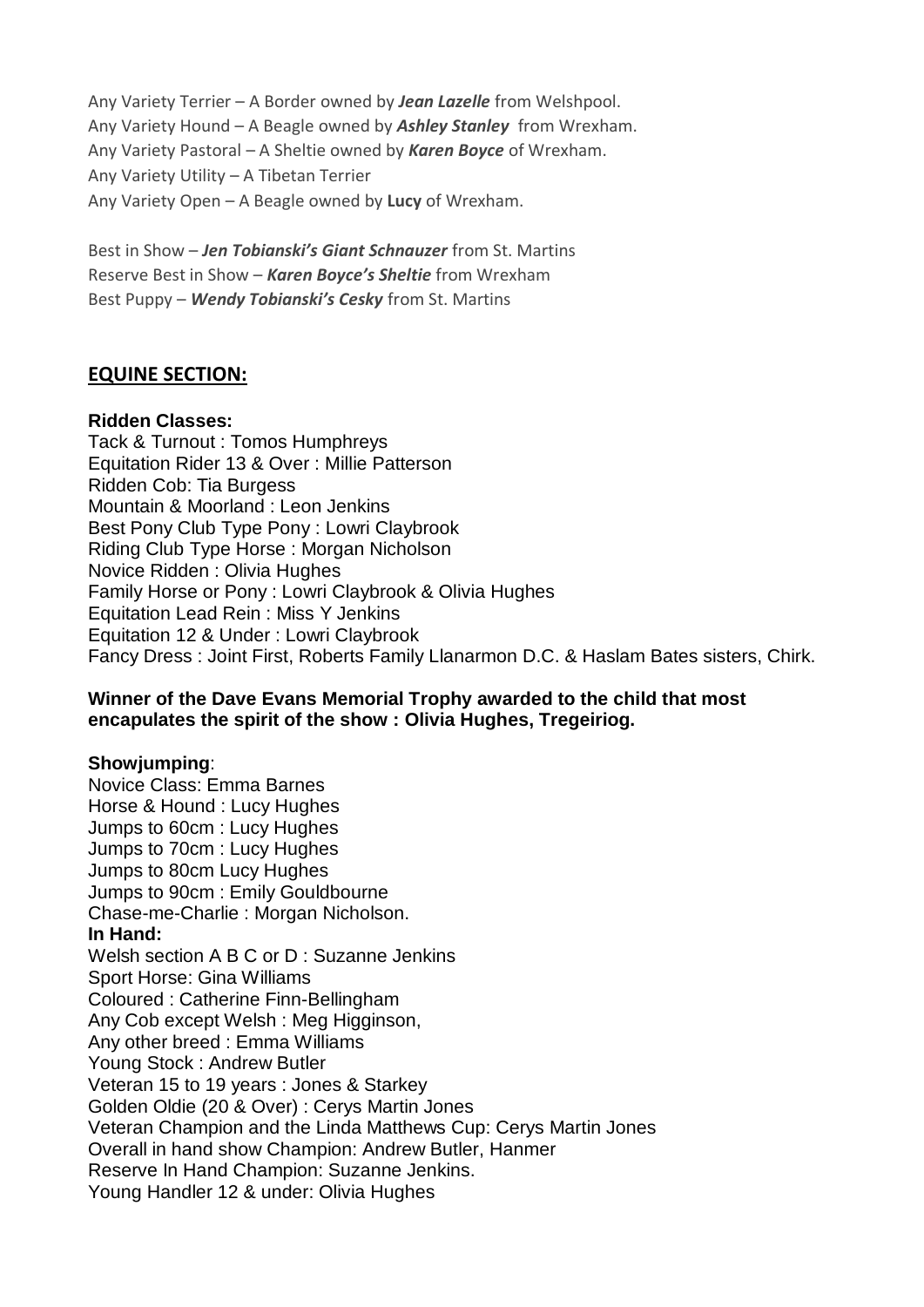Young Handler 13 to 15: Sian Williams. **Mounted Games**: Lead Rein, Bending : Zaine Pughe Flag: Zain Pughe Mug: Isobel Powell Sword: Isobel Powell 14 & Under, Bending: Eleri Morris Flag: Eleri Morris Mug: Tia Hulse Sword: Emily Martin Jones Open, Bending: Danielle Jones Flag: Ceri Powell Mug: Shannon Birchall Sword: Shannon Birchall.

#### **SECRETARY'S REPORT:**

The sun shone down on Tal y Garth and Ty'n y Groes fields for the Ceiriog Valley Sheepdog Trials and Show on 26 and 27 August. The Local Class started off the Trials competition on Friday, won (to great applause) by *Jo Lloyd* of Pontfadog with his dog *Mac.* The Novice Class followed and was won by *Allan Von Dinther* of Whitchurch with *Tom*, despite some challenging behaviour from the sheep during the course of the day! The Open Trials took place on Saturday, welcoming competitors from near and far, including handlers from Belgium, Germany, Holland and Poland. After a fascinating day of watching the combined skills of collies and their handlers, first place was secured by *Arwyn Davies* of Bryneglwys with *Meg*. Despite being just the tender age of 22 Arwyn is an accomplished handler; both he and Meg displaying great focus, patience and teamwork to win the title.

The Sheep Competition was a great success with a record number of entries and some very fine exhibits. Congratulations to **David Edwards, Pentre** on winning the trophy for Overall Interbreed Champion.

Close by, competitors demonstrated their strength and speed in Machine Shearing and those who have mastered the old art of shearing by hand also gave a skilful display in the competition, drawing a large and vibrant crowd. The Young Farmers ran various fun competitions for visitors to take part in, pleasing the young and old alike.

The Companion Dog Show brought people and their pooches from far and wide, dogs putting on their best behaviour (most of the time!) amid a very happy crowd with a beautiful black Giant Schnauzer from St. Martins winning Best in Show with his owner **Jen Tobianski**.

The Horse Show brought in riders of various ages and abilities with a wide range of classes to suit all. The horses always bring an air of elegance and finesse to the field and their riders showed great skill and understanding of their steeds. Of course, we love it the most as spectators when they don't do as they're told! Congratulations to **Andrew Butler, Hanmer** on winning Overall In Hand Champion and also to **Olivia Hughes, Tregeiriog** who the judges chose as their star of the day as Child who Most Encapsulates the Spirit of the Show.

A display of fine vintage tractors were a hit with young and old and various stalls offered local produce and crafts along with NFU and Wales Air Ambulance.